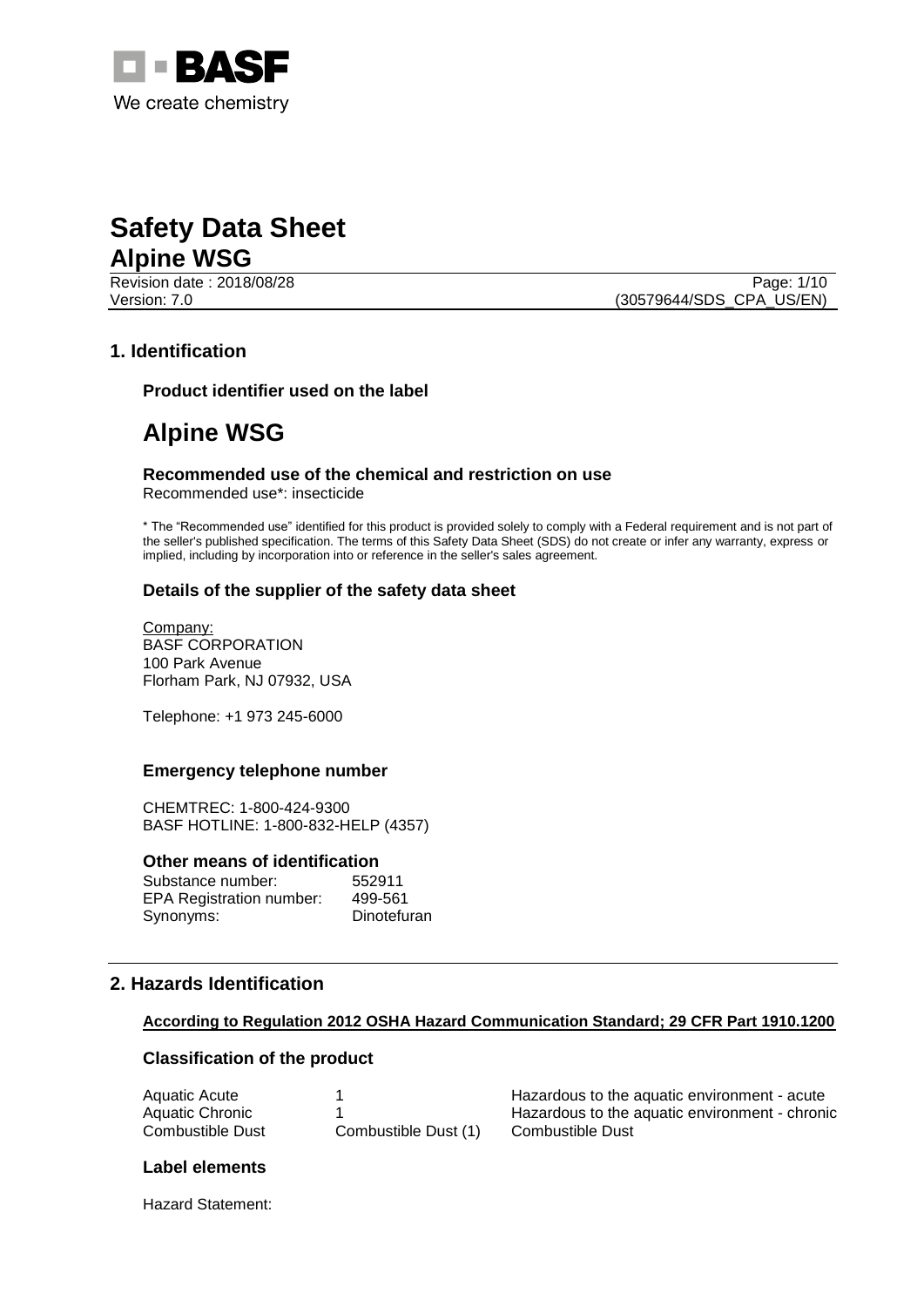**Revision date : 2018/08/28** Page: 2/10 Version: 7.0 (30579644/SDS\_CPA\_US/EN)

May form combustible dust concentration in air.

#### **3. Composition / Information on Ingredients**

**According to Regulation 2012 OSHA Hazard Communication Standard; 29 CFR Part 1910.1200**

**CAS Number Weight % Chemical name** 165252-70-0 40.0 % Dinotefuran

#### **4. First-Aid Measures**

#### **Description of first aid measures**

**General advice:** Remove contaminated clothing.

**If inhaled:** Keep patient calm, remove to fresh air.

**If on skin:** Wash thoroughly with soap and water.

**If in eyes:** Wash affected eyes for at least 15 minutes under running water with eyelids held open.

#### **If swallowed:**

Rinse mouth and then drink plenty of water.

#### **Most important symptoms and effects, both acute and delayed**

Symptoms: No significant reaction of the human body to the product known.

#### **Indication of any immediate medical attention and special treatment needed**

Note to physician Treatment: Symptomatic treatment (decontamination, vital functions).

#### **5. Fire-Fighting Measures**

#### **Extinguishing media**

Suitable extinguishing media: water spray, dry powder, foam

Unsuitable extinguishing media for safety reasons: carbon dioxide

#### **Special hazards arising from the substance or mixture**

Hazards during fire-fighting: carbon monoxide, carbon dioxide, nitrogen oxides, acid halides The substances/groups of substances mentioned can be released in case of fire.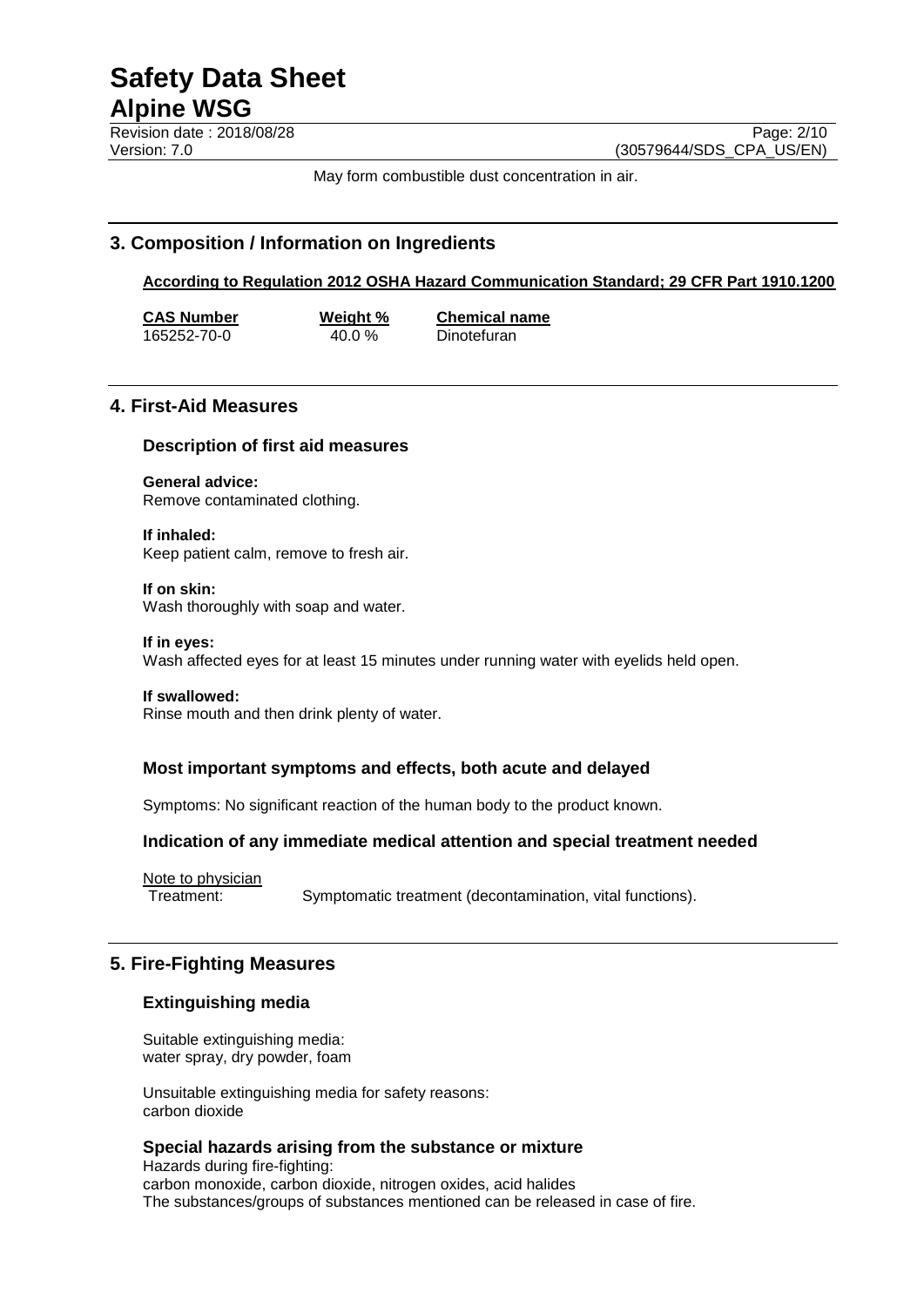#### **Advice for fire-fighters**

Protective equipment for fire-fighting:

Wear self-contained breathing apparatus and chemical-protective clothing.

#### **Further information:**

Evacuate area of all unnecessary personnel. Contain contaminated water/firefighting water. Do not allow to enter drains or waterways.

#### **6. Accidental release measures**

#### **Personal precautions, protective equipment and emergency procedures**

Use personal protective clothing. Avoid contact with the skin, eyes and clothing. Avoid dust formation.

#### **Environmental precautions**

Do not discharge into the subsoil/soil. Do not discharge into drains/surface waters/groundwater.

#### **Methods and material for containment and cleaning up**

For small amounts: Contain with dust binding material and dispose of.

For large amounts: Sweep/shovel up.

Dispose of absorbed material in accordance with regulations. Collect waste in suitable containers, which can be labeled and sealed. Clean contaminated floors and objects thoroughly with water and detergents, observing environmental regulations. Avoid raising dust.

#### **7. Handling and Storage**

#### **Precautions for safe handling**

RECOMMENDATIONS ARE FOR MANUFACTURING, COMMERCIAL BLENDING, AND PACKAGING WORKERS. PESTICIDE APPLICATORS & WORKERS must refer to the Product Label and Directions for Use attached to the product for Agricultural Use Requirements in accordance with the EPA Worker Protection Standard 40 CFR part 170. Ensure adequate ventilation. Provide good ventilation of working area (local exhaust ventilation if necessary). Keep away from sources of ignition - No smoking. Keep container tightly sealed. Protect contents from the effects of light. Protect against heat. Protect from air. Handle and open container with care. Do not open until ready to use. Once container is opened, content should be used as soon as possible. Avoid dust formation. Do not return residues to the storage containers. Follow label warnings even after container is emptied. The substance/ product may be handled only by appropriately trained personnel. Avoid all direct contact with the substance/product. Avoid contact with the skin, eyes and clothing. Avoid inhalation of dusts/mists/vapours. Wear suitable personal protective clothing and equipment.

#### Protection against fire and explosion:

The relevant fire protection measures should be noted. Fire extinguishers should be kept handy. Avoid all sources of ignition: heat, sparks, open flame. Sources of ignition should be kept well clear. Avoid extreme heat. Keep away from oxidizable substances. Electrical equipment should conform to national electric code. Ground all transfer equipment properly to prevent electrostatic discharge. Electrostatic discharge may cause ignition.

Avoid dust formation. Dust can form an explosive mixture with air. Prevent electrostatic charge sources of ignition should be kept well clear - fire extinguishers should be kept handy.

#### **Conditions for safe storage, including any incompatibilities**

Segregate from foods and animal feeds.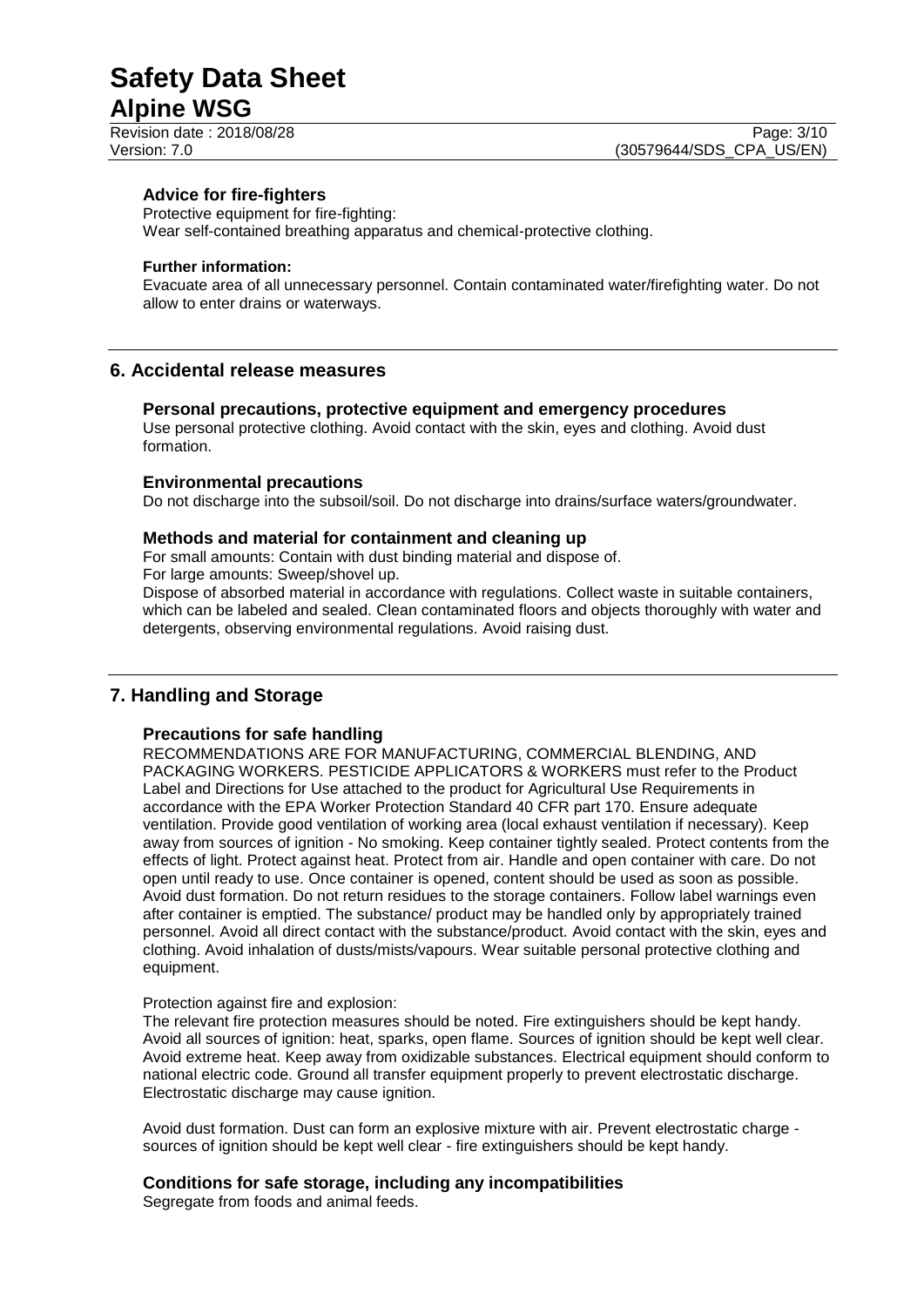# **Safety Data Sheet**

### **Alpine WSG**

Revision date : 2018/08/28 Page: 4/10 Version: 7.0 (30579644/SDS\_CPA\_US/EN)

Further information on storage conditions: Keep only in the original container in a cool, dry, wellventilated place away from ignition sources, heat or flame. Protect containers from physical damage. Protect against contamination. The authority permits and storage regulations must be observed. Protect from temperatures below: -20 °C

Changes in the properties of the product may occur if substance/product is stored below indicated temperature for extended periods of time.

Protect from temperatures above: 60 °C

Changes in the properties of the product may occur if substance/product is stored above indicated temperature for extended periods of time.

#### **8. Exposure Controls/Personal Protection**

**Users of a pesticidal product should refer to the product label for personal protective equipment requirements.**

No occupational exposure limits known.

#### **Advice on system design:**

Whenever possible, engineering controls should be used to minimize the need for personal protective equipment.

#### **Personal protective equipment**

#### **RECOMMENDATIONS FOR MANUFACTURING, COMMERCIAL BLENDING, AND PACKAGING WORKERS:**

#### **Respiratory protection:**

Wear respiratory protection if ventilation is inadequate. Wear a NIOSH-certified (or equivalent) organic vapour/particulate respirator. For situations where the airborne concentrations may exceed the level for which an air purifying respirator is effective, or where the levels are unknown or Immediately Dangerous to Life or Health (IDLH), use NIOSH-certified full facepiece pressure demand self-contained breathing apparatus (SCBA) or a full facepiece pressure demand supplied-air respirator (SAR) with escape provisions.

#### **Hand protection:**

Chemical resistant protective gloves, Protective glove selection must be based on the user's assessment of the workplace hazards.

#### **Eye protection:**

Safety glasses with side-shields. Tightly fitting safety goggles (chemical goggles).

#### **Body protection:**

Body protection must be chosen depending on activity and possible exposure, e.g. head protection, apron, protective boots, chemical-protection suit.

#### **General safety and hygiene measures:**

Wear long sleeved work shirt and long work pants in addition to other stated personal protective equipment. Work place should be equipped with a shower and an eye wash. Handle in accordance with good industrial hygiene and safety practice. Personal protective equipment should be decontaminated prior to reuse. Gloves must be inspected regularly and prior to each use. Replace if necessary (e.g. pinhole leaks). Take off immediately all contaminated clothing. Store work clothing separately. Hands and/or face should be washed before breaks and at the end of the shift. No eating, drinking, smoking or tobacco use at the place of work. Keep away from food, drink and animal feeding stuffs.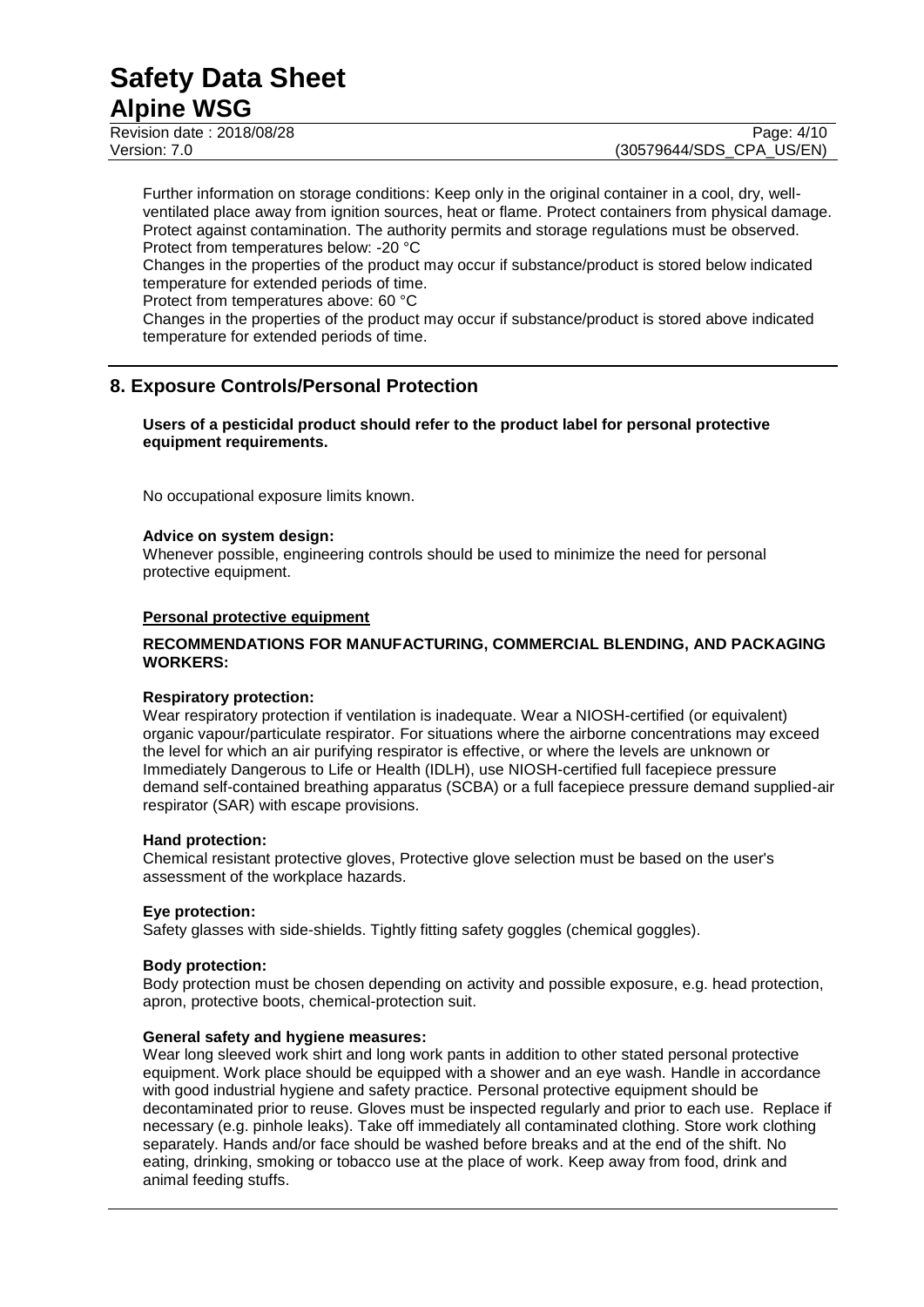### **9. Physical and Chemical Properties**

| Form:                  | free flowing fine granules                                  |
|------------------------|-------------------------------------------------------------|
| Odour:                 | odourless                                                   |
| Odour threshold:       | not applicable, odour not perceivable                       |
| Colour:                | white                                                       |
| pH value:              | approx. $6 - 7$                                             |
|                        | (1 % <sub>m</sub> )                                         |
| melting range:         | 78 - 109 °C                                                 |
|                        | 111 - 144 °C                                                |
| Boiling point:         | not determined                                              |
| Flash point:           | not applicable, the product is a solid                      |
| Flammability:          | not flammable                                               |
| Lower explosion limit: | As a result of our experience with this                     |
|                        | product and our knowledge of its                            |
|                        | composition we do not expect any                            |
|                        | hazard as long as the product is used                       |
|                        | appropriately and in accordance with                        |
|                        | the intended use.                                           |
| Upper explosion limit: | As a result of our experience with this                     |
|                        | product and our knowledge of its                            |
|                        | composition we do not expect any                            |
|                        | hazard as long as the product is used                       |
|                        | appropriately and in accordance with                        |
|                        | the intended use.                                           |
| Vapour pressure:       | not applicable                                              |
| Density:               | approx. 0.5 g/cm3                                           |
|                        | (20 °C)                                                     |
|                        | The statements are based on the                             |
|                        | properties of the individual                                |
|                        | components.                                                 |
| Bulk density:          | 4.2645 Lb/USg                                               |
| Vapour density:        | not applicable                                              |
| Self-ignition          | not self-igniting                                           |
| temperature:           |                                                             |
| Thermal decomposition: | carbon monoxide, carbon dioxide                             |
|                        | Stable at ambient temperature. If product is heated above   |
|                        | decomposition temperature toxic vapours may be released. To |
|                        | avoid thermal decomposition, do not overheat.               |
| Viscosity, dynamic:    | not applicable, the product is a solid                      |
| Solubility in water:   | dispersible                                                 |
| Evaporation rate:      | not applicable                                              |

### **10. Stability and Reactivity**

#### **Reactivity**

No hazardous reactions if stored and handled as prescribed/indicated.

Oxidizing properties: not fire-propagating

Dust explosivity characteristics: Kst: 74 m.bar/s

#### **Chemical stability**

The product is stable if stored and handled as prescribed/indicated.

Revision date : 2018/08/28 Page: 5/10<br>Version: 7.0 (30579644/SDS\_CPA\_US/EN) (30579644/SDS\_CPA\_US/EN)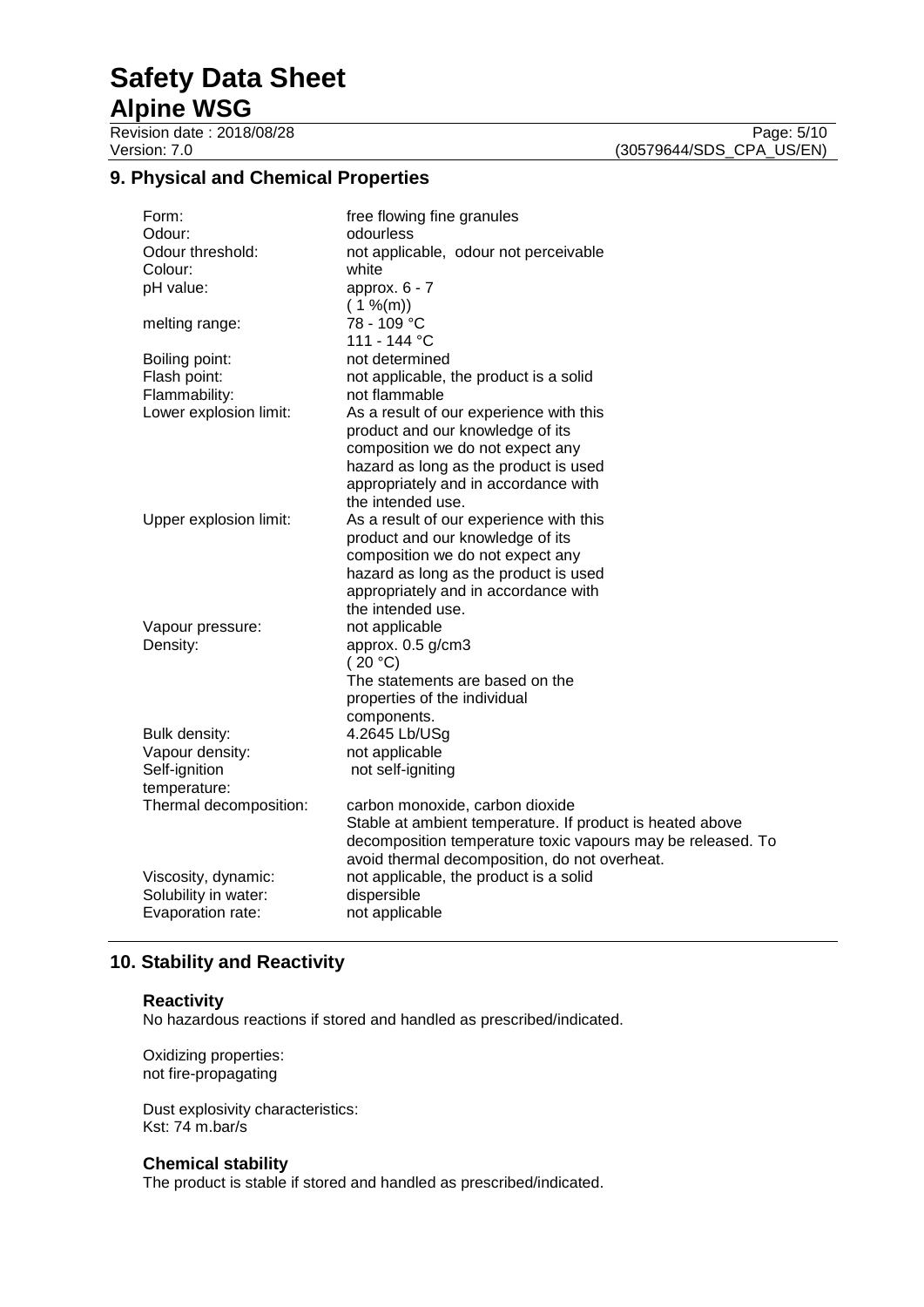Revision date : 2018/08/28 Page: 6/10

Version: 7.0 (30579644/SDS\_CPA\_US/EN)

#### **Possibility of hazardous reactions**

The product is chemically stable. Hazardous polymerization will not occur. No hazardous reactions if stored and handled as prescribed/indicated.

#### **Conditions to avoid**

Avoid all sources of ignition: heat, sparks, open flame. Avoid extreme temperatures. Avoid prolonged exposure to extreme heat. Avoid contamination. Avoid electro-static discharge. Avoid prolonged storage. This product may form an explosive mixture if: 1. the dust is suspended in the atmosphere as a dust cloud AND 2. the concentration of the dust is above the lower explosion limit (LEL) AND 3. the limiting oxygen concentration (LOC) is exceeded.

#### **Incompatible materials**

strong oxidizing agents, strong acids, strong bases

#### **Hazardous decomposition products**

Decomposition products:

No hazardous decomposition products if stored and handled as prescribed/indicated., Prolonged thermal loading can result in products of degradation being given off.

Thermal decomposition: Possible thermal decomposition products: carbon monoxide, carbon dioxide Stable at ambient temperature. If product is heated above decomposition temperature toxic vapours may be released. To avoid thermal decomposition, do not overheat.

#### **11. Toxicological information**

#### **Primary routes of exposure**

Routes of entry for solids and liquids are ingestion and inhalation, but may include eye or skin contact. Routes of entry for gases include inhalation and eye contact. Skin contact may be a route of entry for liquefied gases.

#### **Acute Toxicity/Effects**

Acute toxicity

Assessment of acute toxicity: Relatively nontoxic after single ingestion. Relatively nontoxic after short-term inhalation. Relatively nontoxic after short-term skin contact.

Oral

Type of value: LD50 Species: rat (female) Value: > 5,000 mg/kg

Inhalation Type of value: LC50 Species: rat (male/female) Value: > 5.09 mg/l Exposure time: 4 h No mortality was observed.

Dermal Type of value: LD50 Species: rat (male/female) Value: > 5,000 mg/kg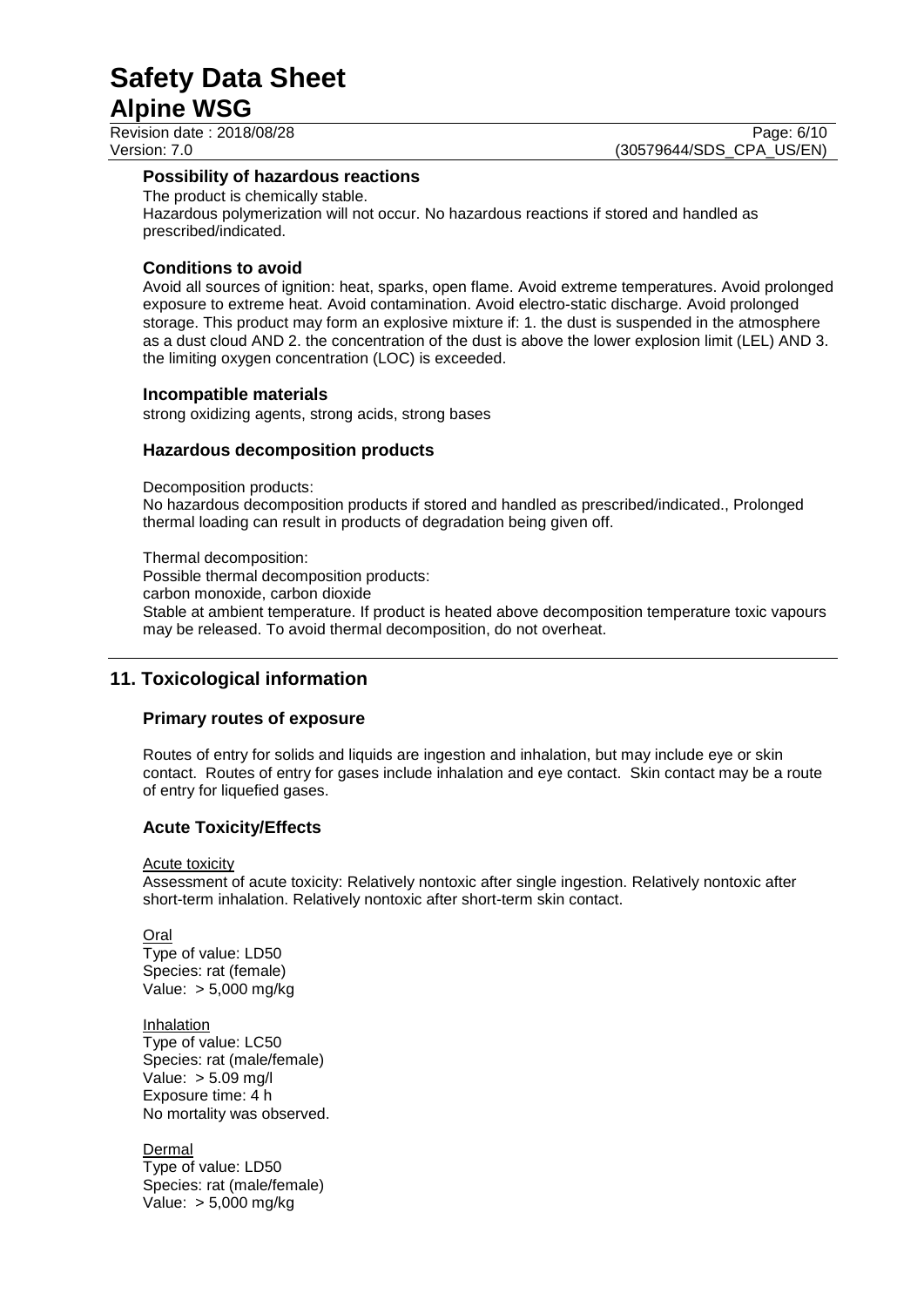#### Assessment other acute effects

#### Assessment of STOT single:

The available information is not sufficient for the evaluation of specific target organ toxicity.

The product has not been tested. The statement has been derived from the properties of the individual components.

#### Irritation / corrosion

Assessment of irritating effects: May cause slight irritation to the skin. May cause moderate but temporary irritation to the eyes.

#### **Sensitization**

Assessment of sensitization: There is no evidence of a skin-sensitizing potential.

#### Buehler test

Species: guinea pig Result: Skin sensitizing effects were not observed in animal studies.

#### **Chronic Toxicity/Effects**

#### Repeated dose toxicity

Assessment of repeated dose toxicity: The product has not been tested. The statement has been derived from the properties of the individual components. No substance-specific organtoxicity was observed after repeated administration to animals.

#### Genetic toxicity

Assessment of mutagenicity: The product has not been tested. The statement has been derived from the properties of the individual components. Mutagenicity tests revealed no genotoxic potential.

#### **Carcinogenicity**

Assessment of carcinogenicity: The product has not been tested. The statement has been derived from the properties of the individual components. The results of various animal studies gave no indication of a carcinogenic effect.

#### Reproductive toxicity

Assessment of reproduction toxicity: The product has not been tested. The statement has been derived from the properties of the individual components. The results of animal studies gave no indication of a fertility impairing effect.

#### **Teratogenicity**

Assessment of teratogenicity: The product has not been tested. The statement has been derived from the properties of the individual components. Animal studies gave no indication of a developmental toxic effect at doses that were not toxic to the parental animals.

#### Other Information

Misuse can be harmful to health.

#### **Symptoms of Exposure**

No significant reaction of the human body to the product known.

#### Medical conditions aggravated by overexposure

Individuals with pre-existing diseases of the respiratory system, skin or eyes may have increased susceptibility to excessive exposures.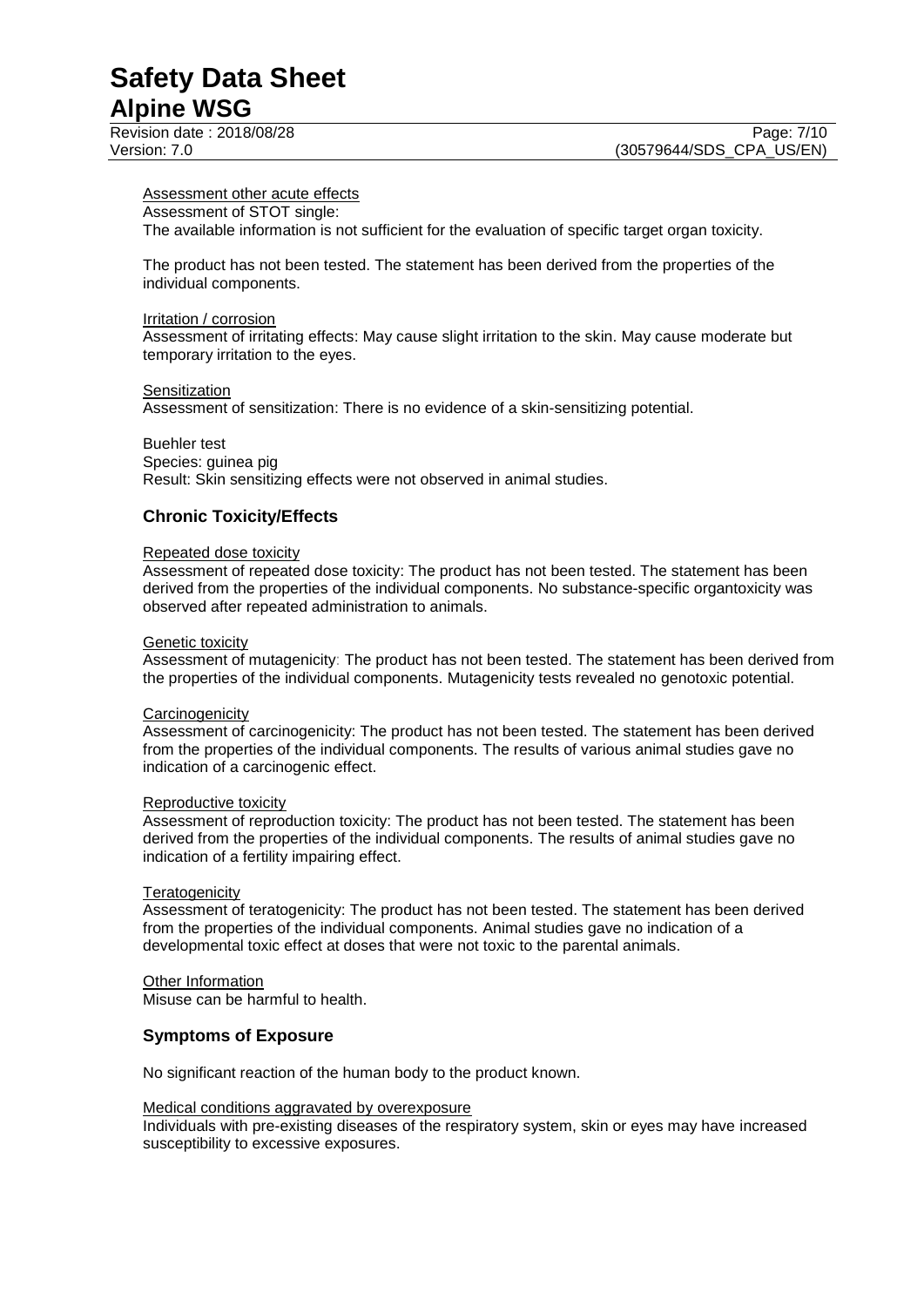## **Safety Data Sheet**

### **Alpine WSG**

Revision date : 2018/08/28 Page: 8/10

Version: 7.0 (30579644/SDS\_CPA\_US/EN)

#### **12. Ecological Information**

#### **Toxicity**

Aquatic toxicity

Assessment of aquatic toxicity: There is a high probability that the product is not acutely harmful to fish. There is a high probability that the product is not acutely harmful to aquatic invertebrates. There is a high probability that the product is not acutely harmful to aquatic plants.

#### Toxicity to fish

*Information on: Dinotefuran technical LC50 (96 h) > 100 mg/l, Oncorhynchus mykiss LC50 (96 h) > 100 mg/l, Cyprinus carpio* ----------------------------------

#### Aquatic invertebrates

*Information on: Dinotefuran technical EC50 (48 h) > 1,000 mg/l, Daphnia magna EC50 (96 h) 0.79 mg/l, Mysidopsis bahia* ----------------------------------

#### Aquatic plants

*Information on: Dinotefuran technical EC50 (72 h) 97.6 mg/l (biomass), Pseudokirchneriella subcapitata* ----------------------------------

#### **Mobility in soil**

Assessment transport between environmental compartments The product has not been tested. The statement has been derived from the properties of the individual components.

*Information on: Dinotefuran technical*

*Following exposure to soil, the product trickles away and can - dependant on degradation - be transported to deeper soil areas with larger water loads.*

----------------------------------

#### **Additional information**

Other ecotoxicological advice: Do not discharge product into the environment without control.

#### **13. Disposal considerations**

#### **Waste disposal of substance:**

Pesticide wastes are regulated. Improper disposal of excess pesticide, spray mix or rinsate is a violation of federal law. If pesticide wastes cannot be disposed of according to label instructions, contact the State Pesticide or Environmental Control Agency or the Hazardous Waste representative at the nearest EPA Regional Office for guidance.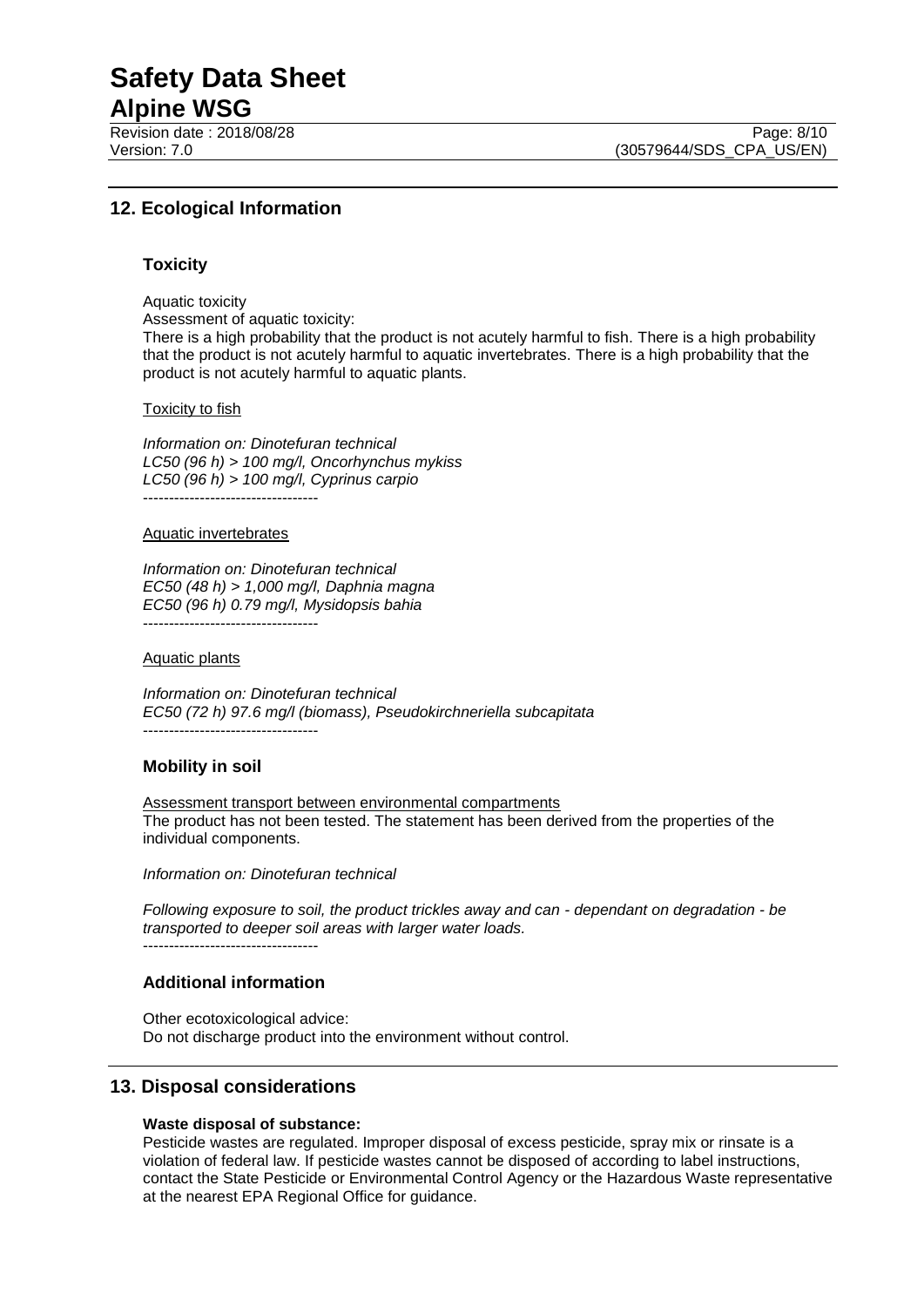Revision date : 2018/08/28 Page: 9/10

dangerous good under transport regulations

#### **Container disposal:**

Rinse thoroughly at least three times (triple rinse) in accordance with EPA recommendations. Consult state or local disposal authorities for approved alternative procedures such as container recycling. Recommend crushing, puncturing or other means to prevent unauthorized use of used containers.

#### **RCRA:**

The waste codes are manufacturer's recommendations based on the designated use of the product. Other use and special waste disposal treatment on customer's location may require different wastecode assigments. This product is not regulated by RCRA.

#### **14. Transport Information**

| Not classified as a |
|---------------------|
|                     |
| 9<br>ш              |
|                     |

| ι ιαζαι ν νιανν.           | Ш                                                  |
|----------------------------|----------------------------------------------------|
| Packing group:             | <b>UN 3077</b>                                     |
| ID number:                 | 9, EHSM                                            |
| Hazard label:              | <b>YES</b>                                         |
| Marine pollutant:          | ENVIRONMENTALLY HAZARDOUS SUBSTANCE, SOLID, N.O.S. |
| Proper shipping name:      | (contains DINOTEFURAN)                             |
| Air transport<br>IATA/ICAO |                                                    |
| Hazard class:              | 9                                                  |
| Packing group:             | Ш                                                  |
| ID number:                 | <b>UN 3077</b>                                     |
| Hazard label:              | 9. EHSM                                            |
| Proper shipping name:      | ENVIRONMENTALLY HAZARDOUS SUBSTANCE, SOLID, N.O.S. |

(contains DINOTEFURAN)

#### **15. Regulatory Information**

#### **Federal Regulations**

| <b>Registration status:</b> |  |                            |  |  |  |
|-----------------------------|--|----------------------------|--|--|--|
| Crop Protection             |  | TSCA, US released / exempt |  |  |  |

Chemical TSCA, US blocked / not listed

**EPCRA 311/312 (Hazard categories):** Refer to SDS section 2 for GHS hazard classes applicable for this product.

#### **NFPA Hazard codes:**